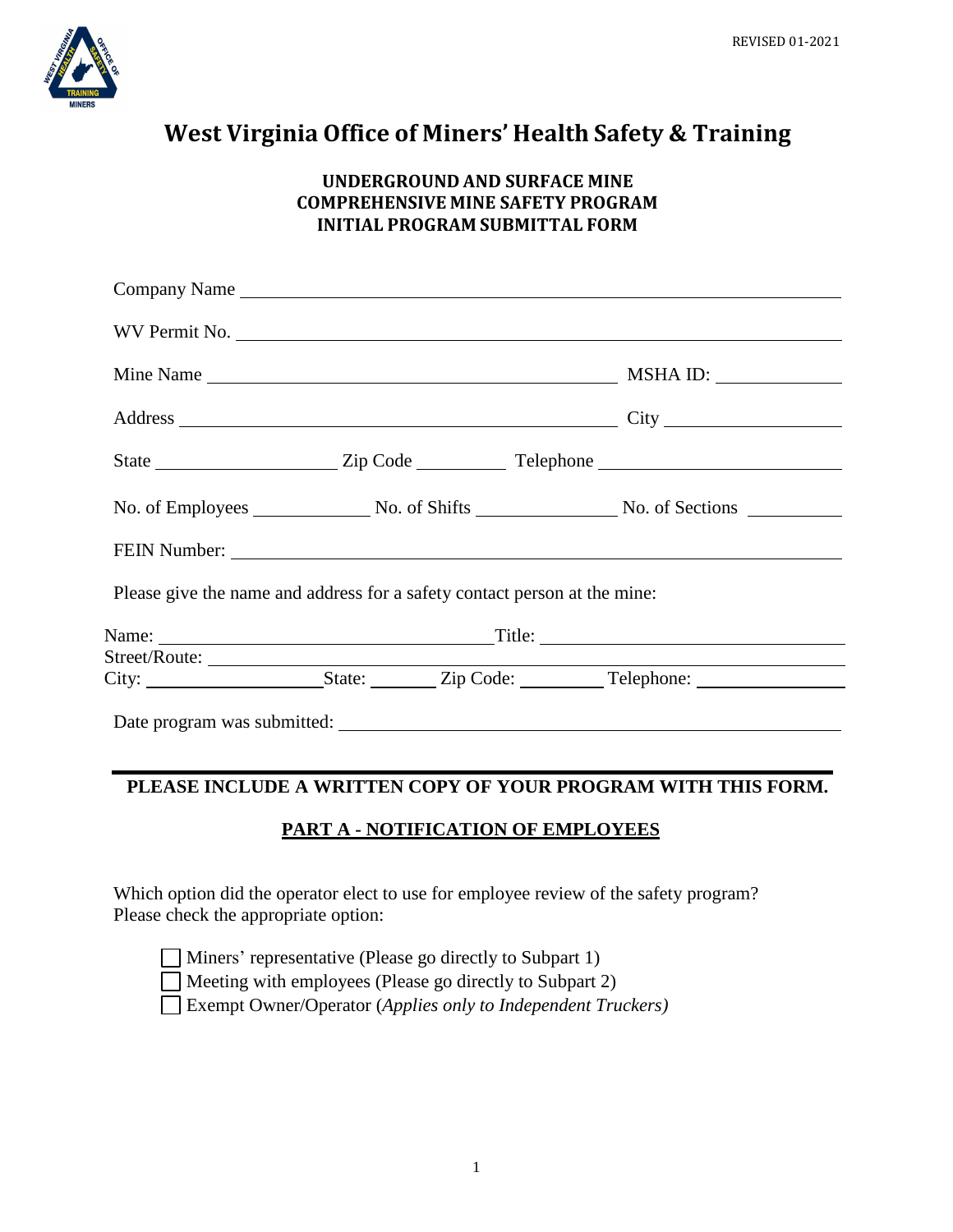# **SUBPART 1 Miners' Representatives:**

| Please provide names of miners' representatives (at least three are required)<br>(Print Names)<br>$\frac{3}{2}$                                                                                                                |  |  |  |
|--------------------------------------------------------------------------------------------------------------------------------------------------------------------------------------------------------------------------------|--|--|--|
| Are all employees provided with a copy of the safety program?<br>$Yes \mid No \mid$                                                                                                                                            |  |  |  |
|                                                                                                                                                                                                                                |  |  |  |
| Has a description of the eight hour miners' representative instruction program been attached?<br>$Yes \Box No \Box$                                                                                                            |  |  |  |
| Did miners' representatives participate in developing the program?<br>$Yes \Box No \Box$                                                                                                                                       |  |  |  |
| ** PLEASE GO ON TO PART B if you completed Subpart 1.                                                                                                                                                                          |  |  |  |
| <b>Subpart 2 - Meeting with Employees</b>                                                                                                                                                                                      |  |  |  |
| When was the meeting with employees held?                                                                                                                                                                                      |  |  |  |
| When was the notice of the meeting posted on the mine bulletin board?                                                                                                                                                          |  |  |  |
| When was the Director of the Office of Miners' Health, Safety $&$ Training notified of the time<br>and place of the meeting? (at least ten (10) days prior to meeting)                                                         |  |  |  |
| <b>**PLEASE GO ON TO PART B if you completed Subpart 2</b>                                                                                                                                                                     |  |  |  |
| <b>PART B - POSTING AND MINE EVALUATION:</b><br><u>WRITTEN COMMENTS ON THE PROGRAM</u>                                                                                                                                         |  |  |  |
| When was the safety program posted on the mine bulletin board?                                                                                                                                                                 |  |  |  |
| Date Posted: Note that the set of the set of the set of the set of the set of the set of the set of the set of the set of the set of the set of the set of the set of the set of the set of the set of the set of the set of t |  |  |  |
| Was a mine safety evaluation conducted prior to submission of the safety program?<br>$No \Box$<br>Yes                                                                                                                          |  |  |  |
| Has the operator received written comments regarding the safety program?<br>$\overline{N_{0}}$<br>Yes                                                                                                                          |  |  |  |

| If yes, have the written comments been included with this |            |                |
|-----------------------------------------------------------|------------|----------------|
| submission?                                               | $Yes \Box$ | N <sub>0</sub> |

### **\*\*PLEASE GO ON TO PART C**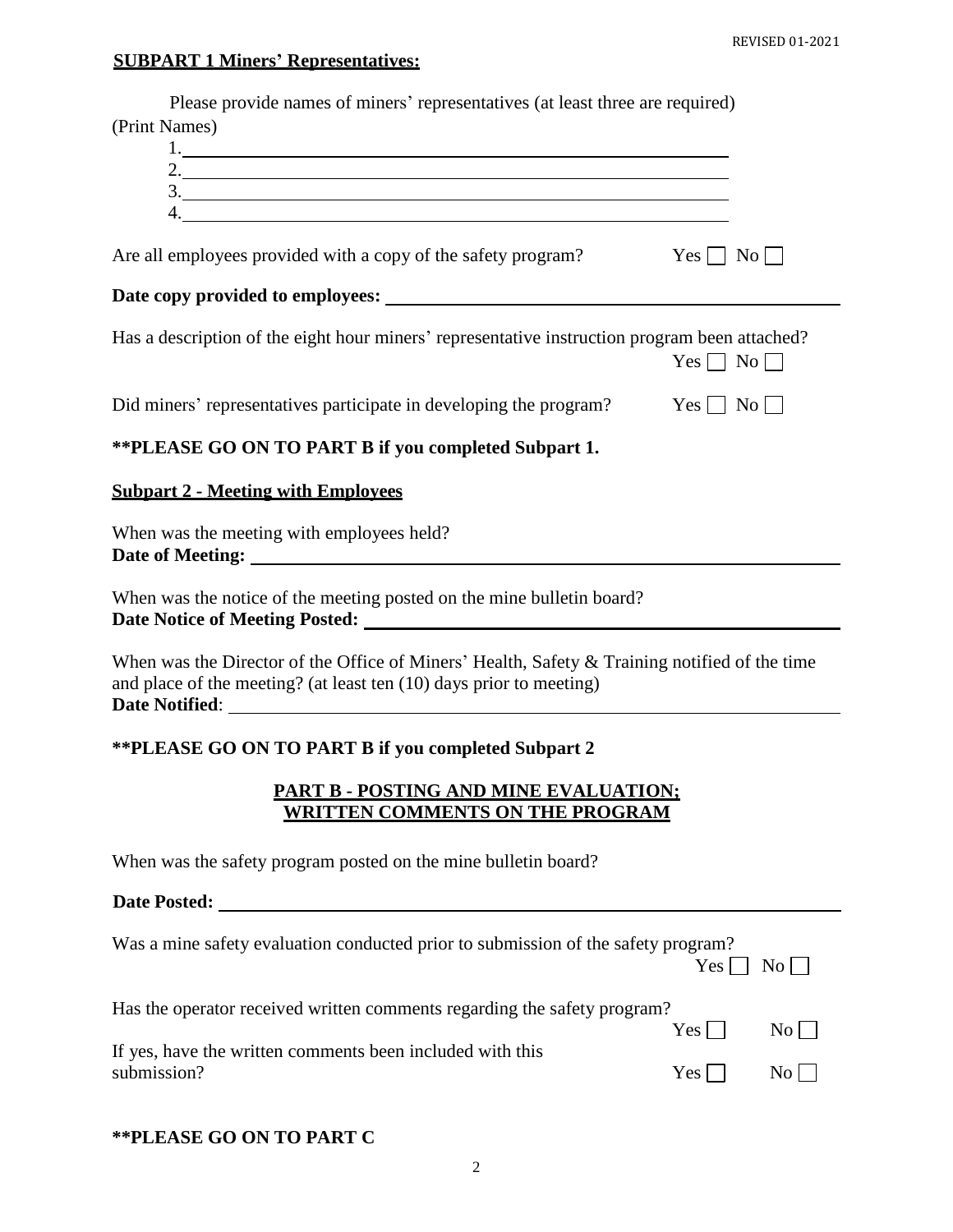### **PART C - SAFETY PROGRAM COMPONENTS AND PROGRAM EVALUATION**

Based upon the safety needs of the operator's particular mine, the written comprehensive safety program includes the following components:

### **(Check Appropriate Response)**

| 1.  | The operator's safety policy for each mine?                                                                               | $Yes \lceil$    | $\overline{N_0}$ |
|-----|---------------------------------------------------------------------------------------------------------------------------|-----------------|------------------|
| 2.  | The operator's policies regarding personal safety<br>protection of each worker (hard hats, shoes, etc.)?                  | $Yes \mid$      | $\overline{N_0}$ |
| 3.  | Classroom training programs and objectives?                                                                               | $Yes$           | No               |
| 4.  | Workplace training programs and objectives?                                                                               | $Yes \mid$      | $\mathrm{No}$    |
| 5.  | Training programs and objectives for safety meetings?                                                                     | $Yes \mid$      | No               |
| 6.  | Informal training programs and objectives?                                                                                | $Yes \Box$      | $\rm{No}$        |
| 7.  | The operator's practices and procedures for promoting<br>safe working practices for personnel?                            | $Yes \mid$      | $\overline{N_0}$ |
| 8.  | The operator's practices and procedures for promoting<br>safe working conditions in the mine environment?                 | $Yes \mid \mid$ | $\overline{N_0}$ |
| 9.  | The operator's practices and procedures for promoting<br>safe working practices for machinery, equipment, and<br>systems? | $Yes \Box$      | $\rm{No}$        |
| 10. | The operator's emergency provisions and procedures at<br>the mine?                                                        | $Yes \mid$      | $\rm{No}$        |
| 11. | Operator's procedures for accident investigation?                                                                         | Yes             | $\rm{No}$        |
| 12. | Operator's procedures for filing accident reports?                                                                        | $Yes \mid$      | $\overline{N_0}$ |
| 13. | Operator's procedures for analysis of accidents?                                                                          | $Yes \mid \mid$ | $\overline{N_0}$ |
| 14. | Operator's procedures for accident investigation follow-<br>up?                                                           | $Yes \Box$      | $No \Box$        |
| 15. | Operator's practices and procedures for comprehensive<br>mine safety program promotion and enforcement?                   | $Yes \mid$      | $\rm{No}$        |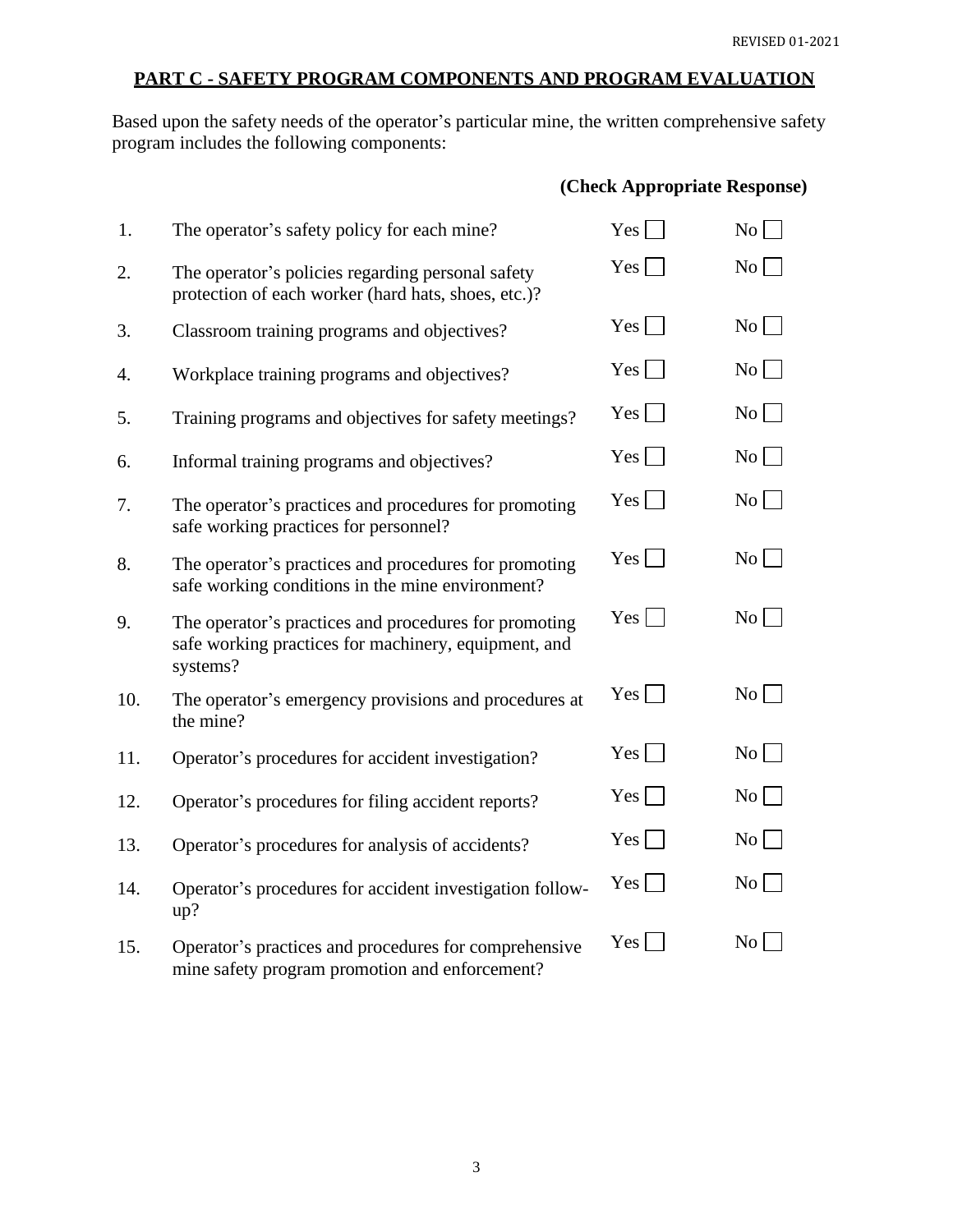Other components deemed necessary by the operator to effectuate the goals of Chapter 22A, Article 1, Section 36 of the W.Va. Code:

### **ANNUAL EVALUATION CRITERIA**

Please check the box next to the items you plan to use in the annual evaluation of the effectiveness of your program:

### **Required Information**

Accident frequencies or rates

Accident distributions

Violations written under W.Va. Code Chapter 22A, Article 1, Section 15a

Fatal Accidents and serious injuries as defined by Title 36, Series 19, Section 3.2

### **Optional Sources of Information**

Mine conditions or changes in mine conditions

Mine methods or equipment at the mine

Number of working sections at the mine

Personnel or management at the mine

 $\Box$  Instructors responsible for safety training

 $\Box$ Findings from safety observations conducted by mine officials

### **Other optional items**

**\*\*PLEASE GO ON TO PART D**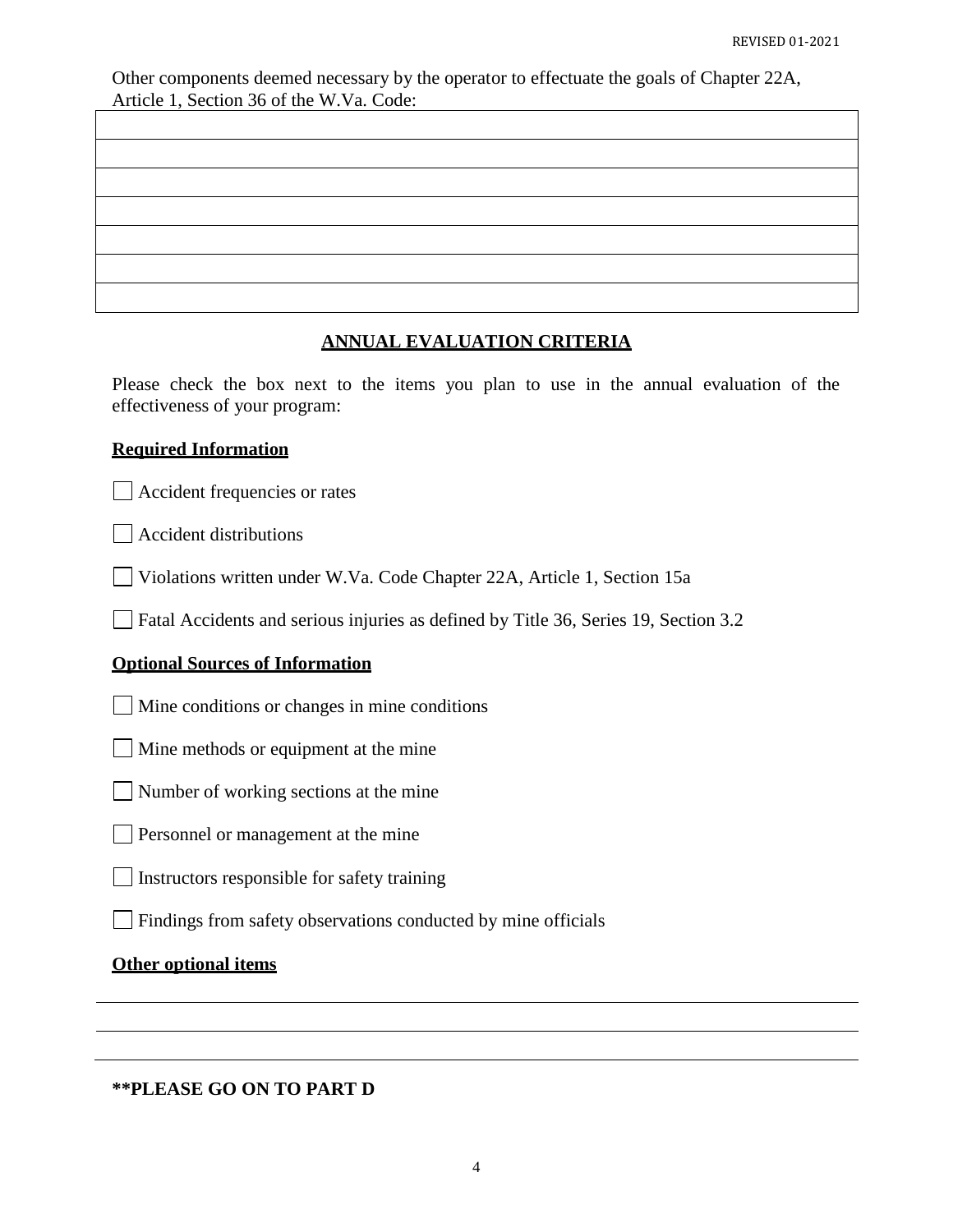### **PART D - SAFETY INSTRUCTORS**

Please list below all instructors who, at this date, have primary responsibility for planning and/or conducting safety training at the mine. Please list all qualifications/certifications relevant to the safety training responsibilities involved:

## **Company Employees:**

### **Private Agency or Public Organization Personnel:**



### **\*\*PLEASE GO ON TO PART E**

### **PART E- PROGRAM CHECKLIST**

Does your safety program include:

| The methods or procedures used to accommodate<br>employee review of the program;                               | Yes |              |
|----------------------------------------------------------------------------------------------------------------|-----|--------------|
| The methods or procedures used to develop an<br>initial mine evaluation;                                       | Yes | $N_{\Omega}$ |
| Methods or procedures used to carry out each component<br>which the operator identified in his safety program; | Yes | $N_{\Omega}$ |
| Methods or procedures used in the annual review<br>and evaluation of the operator's safety program;            | Yes |              |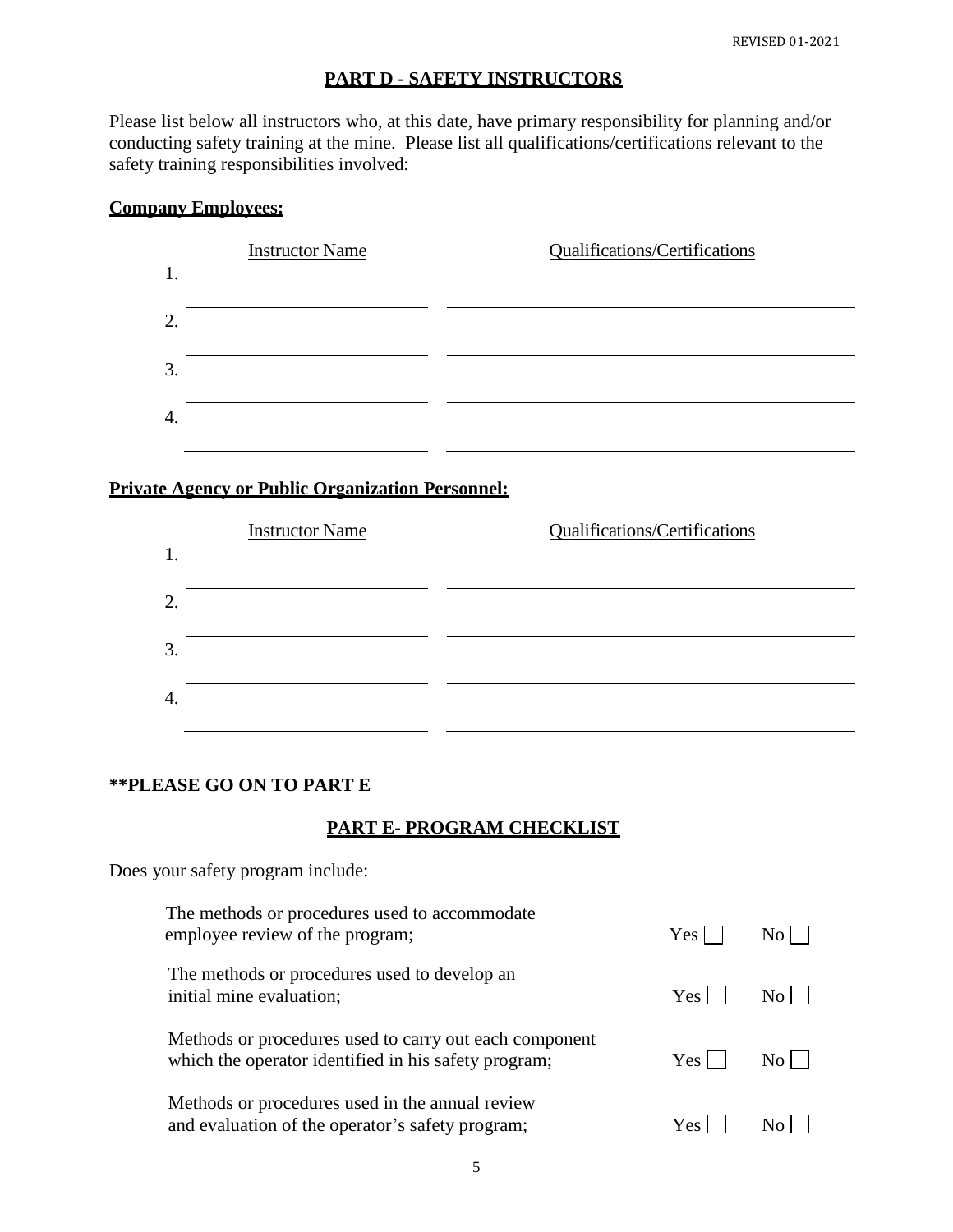You will be notified of the program approval within 30 days after the safety program submittal deadline. Should your submission not be approved, you will be notified of the specific reasons for rejection of the program and provided a reasonable length of time to modify and resubmit your program to the Office of Miners' Health, Safety & Training.

**Signature of person filing**

**Printed Name**

**Title of person filing**

**Telephone Number**

**List all independent contracting companies at this mine site as defined in Title 36, Series20, Section 6, attach additional page(s) if necessary.**

| <b>Contractor Company</b> | <b>Address</b> | <b>Type of Contracting</b> |
|---------------------------|----------------|----------------------------|
| <b>Name</b>               |                | <b>Service</b>             |

| Signature | <b>Date</b> |  |
|-----------|-------------|--|
|           |             |  |
|           |             |  |
|           |             |  |
|           |             |  |
|           |             |  |